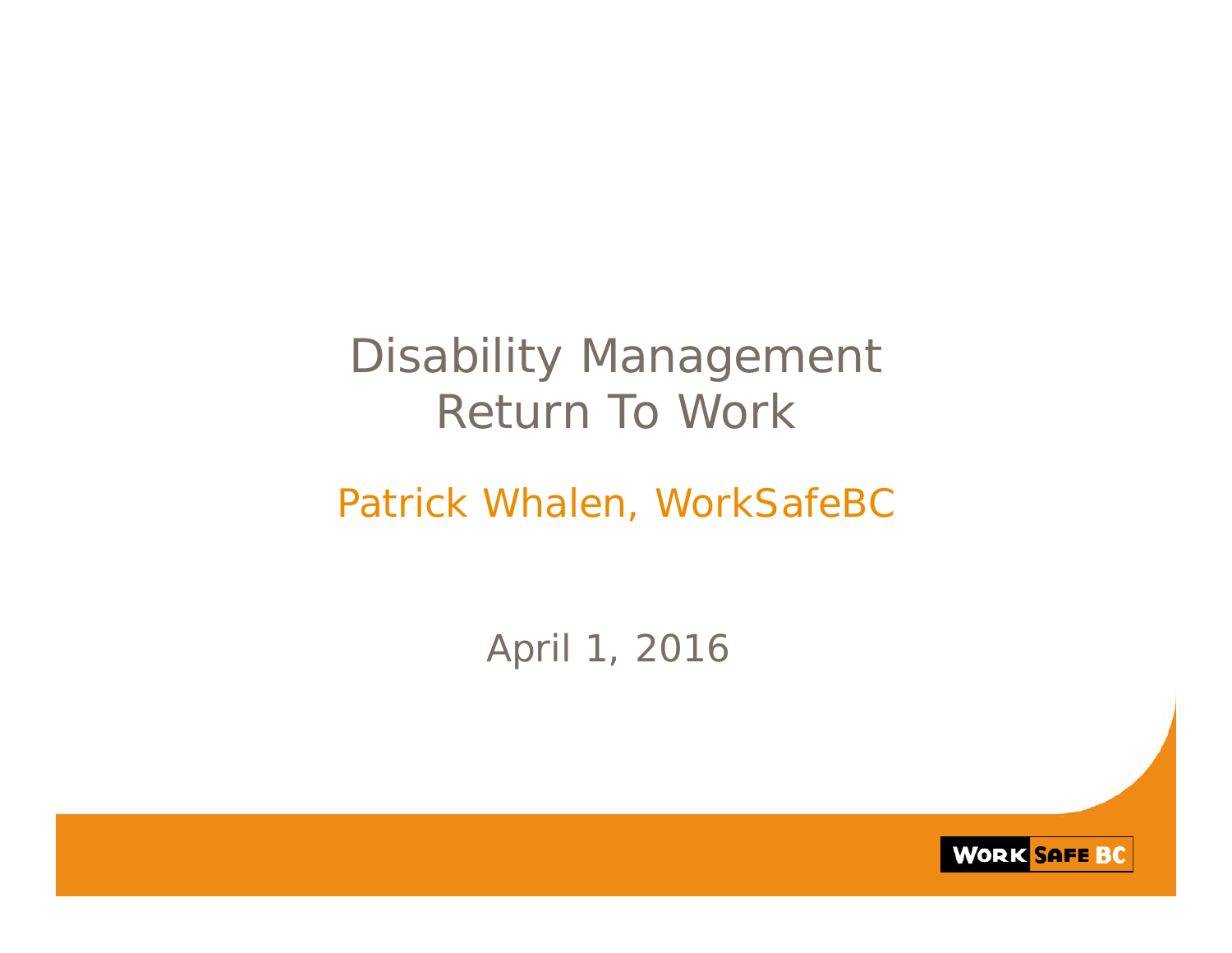# **Improving your Return to Work Program**

- Today's leading organizations have expanded their traditional Return to Work programs. They now include the concepts of preventing injuries and disability before they occur and remaining in work after an injury occurs.
- Goal: preventing needless disability, this approach moves beyond the physician-centred approach to a collaborative multi-stakeholder approach which includes both the physical and mental health of the injured employee.
- Lengthy absences are controlled by a quick response that integrates access to medical care, occupational health services, and workplace accommodation for an early, safe, meaningful and sustainable return to work.
- This approach is particularly suited to common disorders, including musculoskeletal strains which represent nearly 60% of all workplace injuries.
- Effective programs are monitored and include a balanced scorecard of leading, intermediate and trailing performance indicators to measure performance. Continuous improvement is a goal.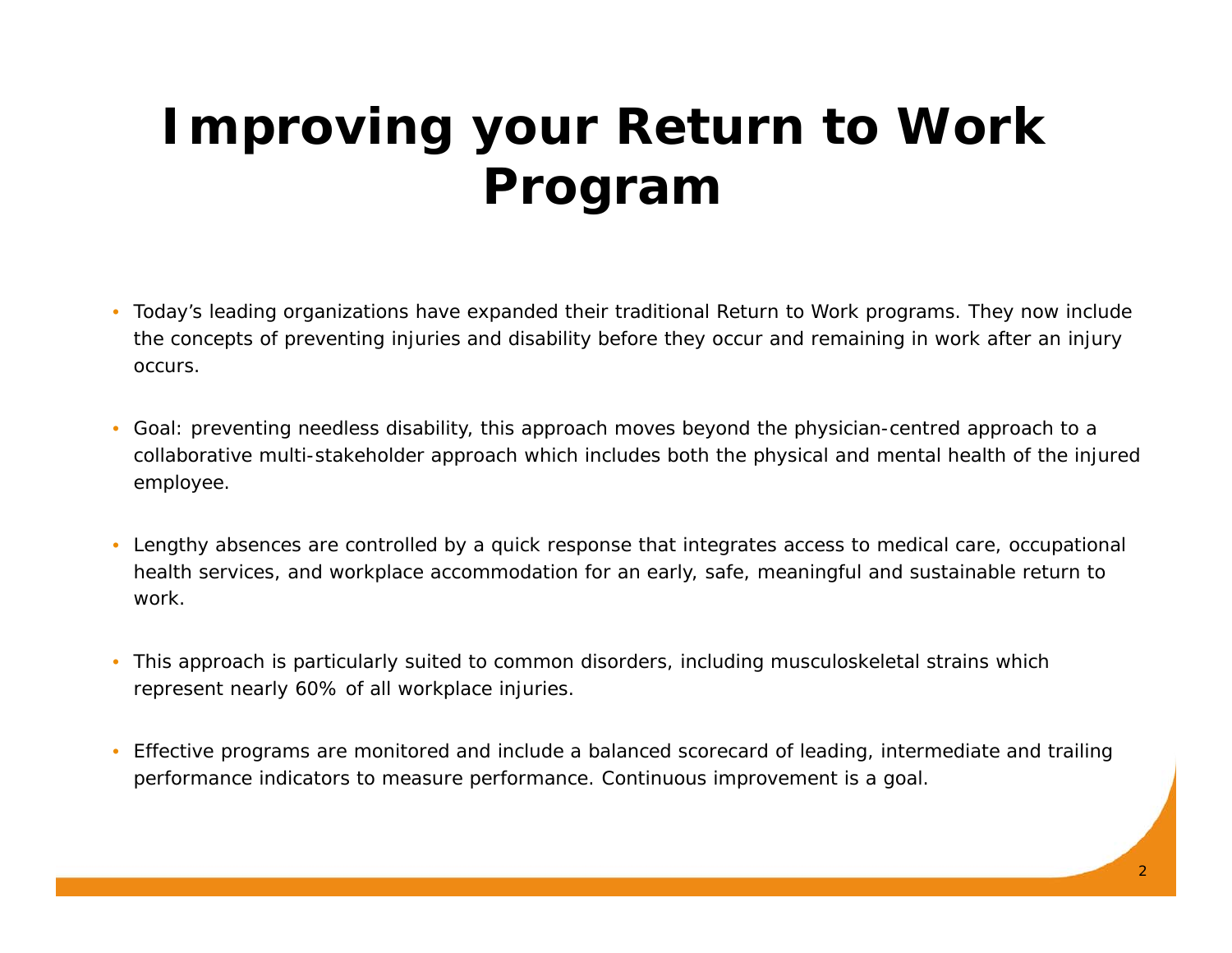### **A Framework for Success**